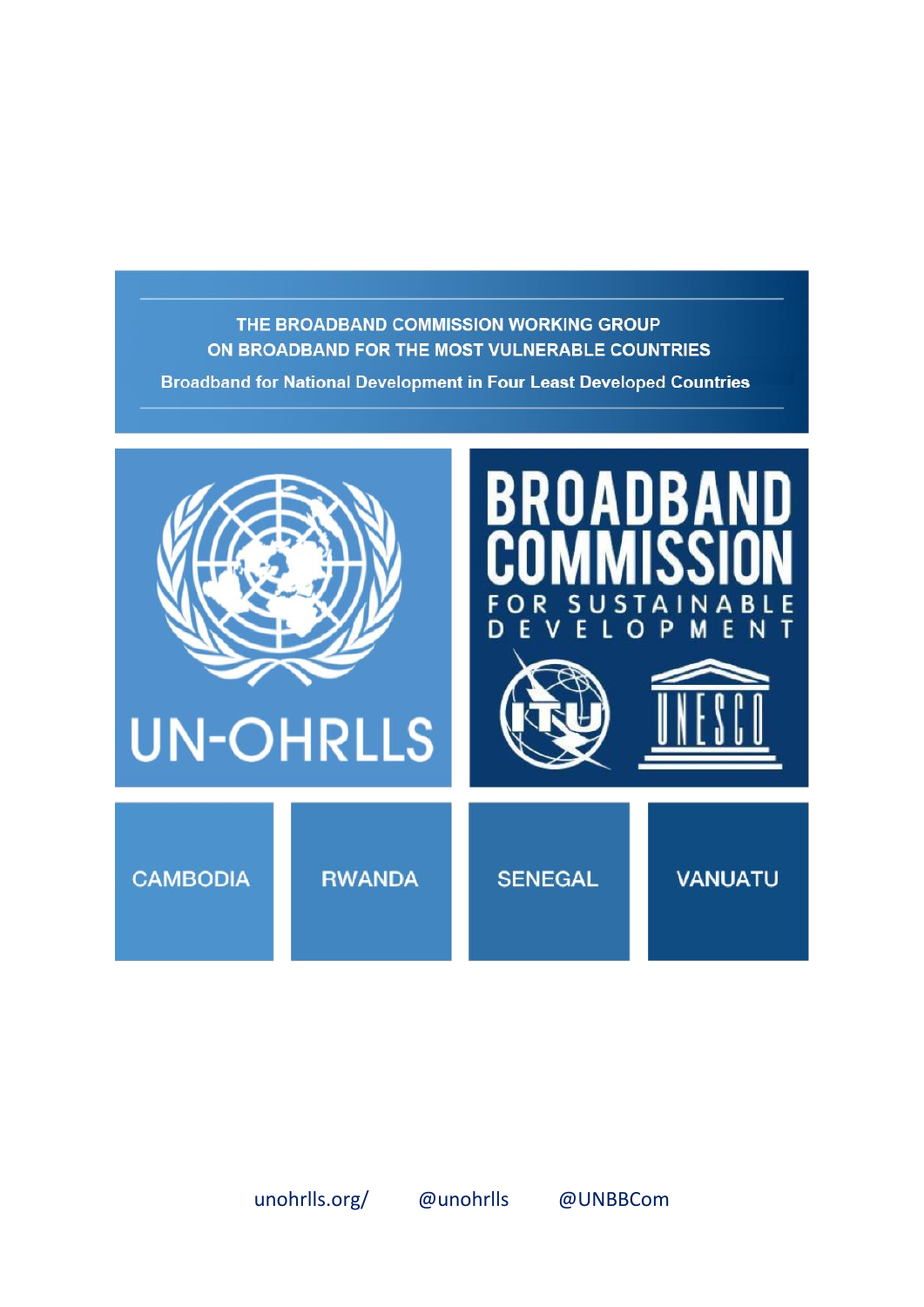

**Broadband Internet offers significant benefits for Least Developed Countries (LDCs). It is a transformational tool that can help these countries overcome vulnerabilities, grow their economies and enhance the livelihoods of their citizens.** 

**The Broadband Commission Working Group on Broadband for the Most Vulnerable Countries chaired by Ms. Fekitamoeloa Katoa 'Utoikamanu - Under-Secretary-General and High Representative for the Least Developed Countries, Landlocked Developing Countries and Small Island Developing States (UN-OHRLLS), led the work on the report which has been created collaboratively, drawing on contributions and insights from the participants of the Broadband Commission**  Working Group<sup>1</sup>.

**This report reviews experiences of leveraging broadband infrastructure for development in four LDCs: Cambodia, Rwanda, Senegal and Vanuatu. This quartet reflects the range of different types and locations of LDC, such as landlocked developing countries, LDCs with access to the sea and small island developing states, located in Africa, Asia and the Pacific.**

The four LDCs have made considerable progress in expanding broadband infrastructure, in particular Rwanda (figure 1) and, making access affordable (figure 2). Broadband investment has been predominantly private sector-driven, operating in competitive market environments. Important nuances among the four are apparent in approaches to broadband deployment.





**Source:** National regulatory authorities, operators and estimates

 $\frac{1}{1}$ 

[http://broadbandcommission.org/workinggr](http://broadbandcommission.org/workinggroups/Pages/vulnerablecountries.aspx) [oups/Pages/vulnerablecountries.aspx](http://broadbandcommission.org/workinggroups/Pages/vulnerablecountries.aspx)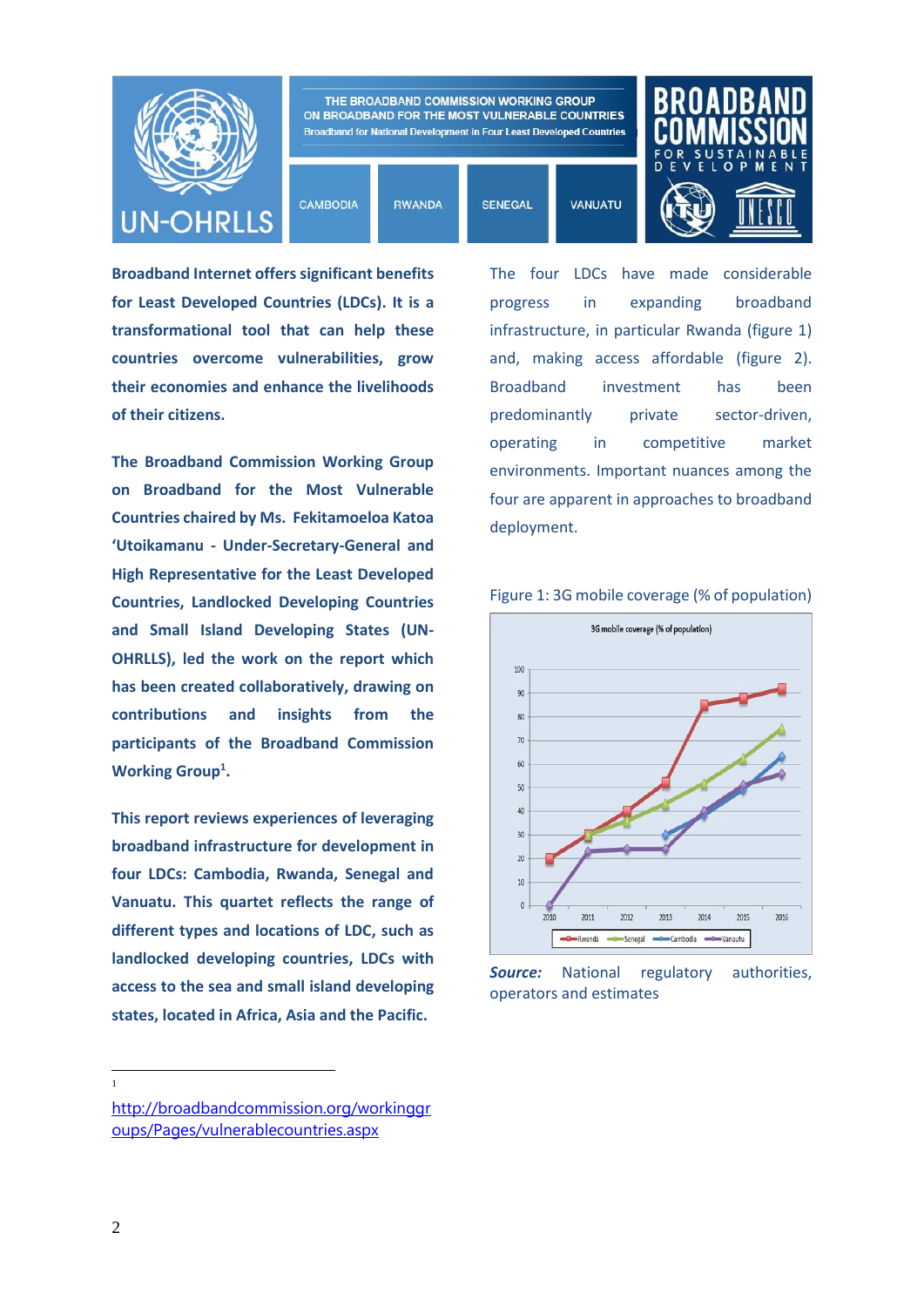

## Figure 2: Mobile Internet Price (500 MB per month), 2017



**Source:** Website of leading operator by subscription market share in the four countries (i.e., Axiata, MTN, Sonatel and Digicel), ITU for LDC average

Narrowband services, predominantly revolving around text-based mobile phone applications, have had impacts in health, agriculture and finance in the four countries.

These services have been successful because narrowband mobile coverage is widespread, the applications operate on widely available basic handsets and they require modest user skills to operate. Evidence from Senegal indicates that mobile cellular services have had a notable impact on the economy. Mobile operators in all four countries are among the top taxpayers and have generated significant downstream employment.

However, demand for and productive use of broadband in LDCs has not matched the growing supply. Causes include weak digital literacy, unaffordability of smartphones, lack of relevant local content and applications, patchy mobile broadband coverage and limited capacity among policy makers to apply broadband across different sectors of economy.

Productive use of broadband—which also relates to the development of local e-Business—is hindered by constraints related to promotion of local entrepreneurship, access to capital and facilitating laws and business services. Broadband is a general-purpose technology (GPT), whose adoption and impact take time to grasp and diffuse.

There is some evidence of leveraging broadband in different sectors. All four study countries have progressed in connecting government institutions and digitizing back office administrative processes. However, except for Rwanda, online public services aimed at businesses and citizens are not well developed. There are also examples of